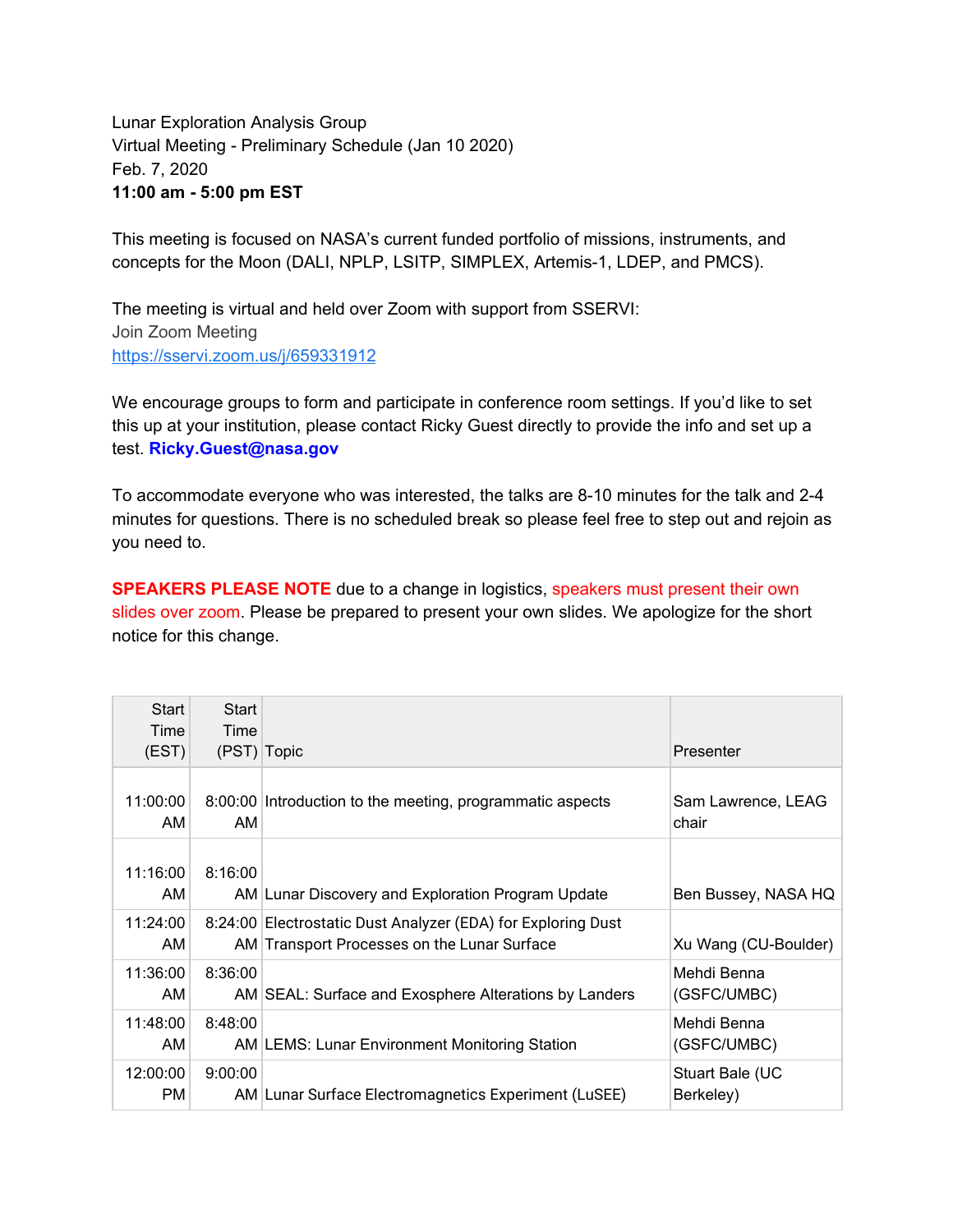| 12:12:00<br><b>PM</b>            |          | 9:12:00 LISTER: the Lunar Instrumentation for Subsurface<br>AM Thermal Exploration with Rapidity                                                          | Seiichi Nagihara<br>(Texas Tech)    |
|----------------------------------|----------|-----------------------------------------------------------------------------------------------------------------------------------------------------------|-------------------------------------|
| 12:24:00<br><b>PM</b>            |          | 9:24:00 SAMPLR: Sample Acquisition, Morphology Filtering, and<br>AM Probing of Lunar Regolith                                                             | Mike Seibert (Maxar)                |
| 12:36:00<br><b>PM</b>            | 9:36:00  | AM PlanetVac                                                                                                                                              | Kris Zacny (Honeybee<br>Robotics)   |
| <del>12:48:00</del><br><b>PM</b> |          | In situ geochronology on the Moon (and other rocky<br>9:48:00 bodies) - Planetary Mission Concept Study and KArLE<br>AM instrument                        | Barbara Cohen (GSFC)                |
| 1:00:00<br>PM                    |          | 10:00:00 SSOLVE: Submillimeter Solar Observation Lunar Volatiles<br>AM Experiment                                                                         | Tim Livengood<br>(UMD/CRESST/GSFC)  |
| 1:12:00<br>PM                    |          | 10:12:00 CRATER: Characterization of Regolith and Trace<br>AM Economic Resources                                                                          | Lori Willhite (UMD)                 |
| 1:24:00<br><b>PM</b>             | 10:24:00 | AM The Lunar Polar Hydrogen Mapper Mission (LunaH-Map)                                                                                                    | Craig Hardgrove (ASU)               |
| <del>1:36:00</del><br><b>PM</b>  |          | Lunar volatile measurements from orbit with Lunar<br>10:36:00 Flashlight and from the ground using the Peregrine<br>AM ion-trap mass spectrometer (PITMS) | Barbara Cohen (GSFC)                |
| 1:48:00<br><b>PM</b>             | 10:48:00 | AM L-CIRIS: Lunar Compact Infrared Imaging System                                                                                                         | Paul Hayne (CU<br>Boulder)          |
| 2:00:00<br><b>PM</b>             |          | 11:00:00 An Ultra-Compact Imaging Spectrometer for the Lunar<br>AM Surface                                                                                | Abigail Fraeman (JPL)               |
| 2:12:00<br><b>PM</b>             |          | 11:12:00 Lunar Laser Ranging and the Next Generation Lunar<br>AM Retroreflector (NGLR)                                                                    | Doug Currie (UMd)                   |
| 2:24:00<br><b>PM</b>             | 11:24:00 | AM Heimdall: Turning all eyes on the Moon                                                                                                                 | R. Aileen Yingst (PSI)              |
| 2:36:00<br>PM                    |          | 11:36:00 Lunar Trailblazer: A Pioneering Small Satellite for Lunar<br>AM Water and Lunar Geology (SIMPLEx selection 2019)                                 | Bethany Ehlmann<br>(Caltech)        |
| 2:48:00<br>PM                    | 11:48:00 | AM Seismometer for a Lunar Network (SLN)                                                                                                                  | Hop Bailey (U of Az)                |
| 3:00:00<br><b>PM</b>             | 12:00:00 | PM Lunar Magnetotelluric Sounder                                                                                                                          | Bob Grimm (SwRI)                    |
| 3:12:00<br>PM                    |          | 12:12:00 ROLSES: Radio Observations on the Lunar Surface of<br>PM photoElectron Sheath                                                                    | <b>Bob MacDowall</b><br>(GSFC/NASA) |
| 3:24:00<br>PM                    | 12:24:00 | PM Fluxgate Magnetometer                                                                                                                                  | Mike Purucker (GSFC)                |
| 3:36:00<br>PM                    | 12:36:00 | PM Lunar Geophysical Network Mission Concept Study                                                                                                        | <b>Clive Neal (Notre</b><br>Dame)   |
| 3:48:00<br>PM                    | 12:48:00 | <b>PM NIRVSS</b>                                                                                                                                          | Tony Colaprete(NASA<br>Ames)        |